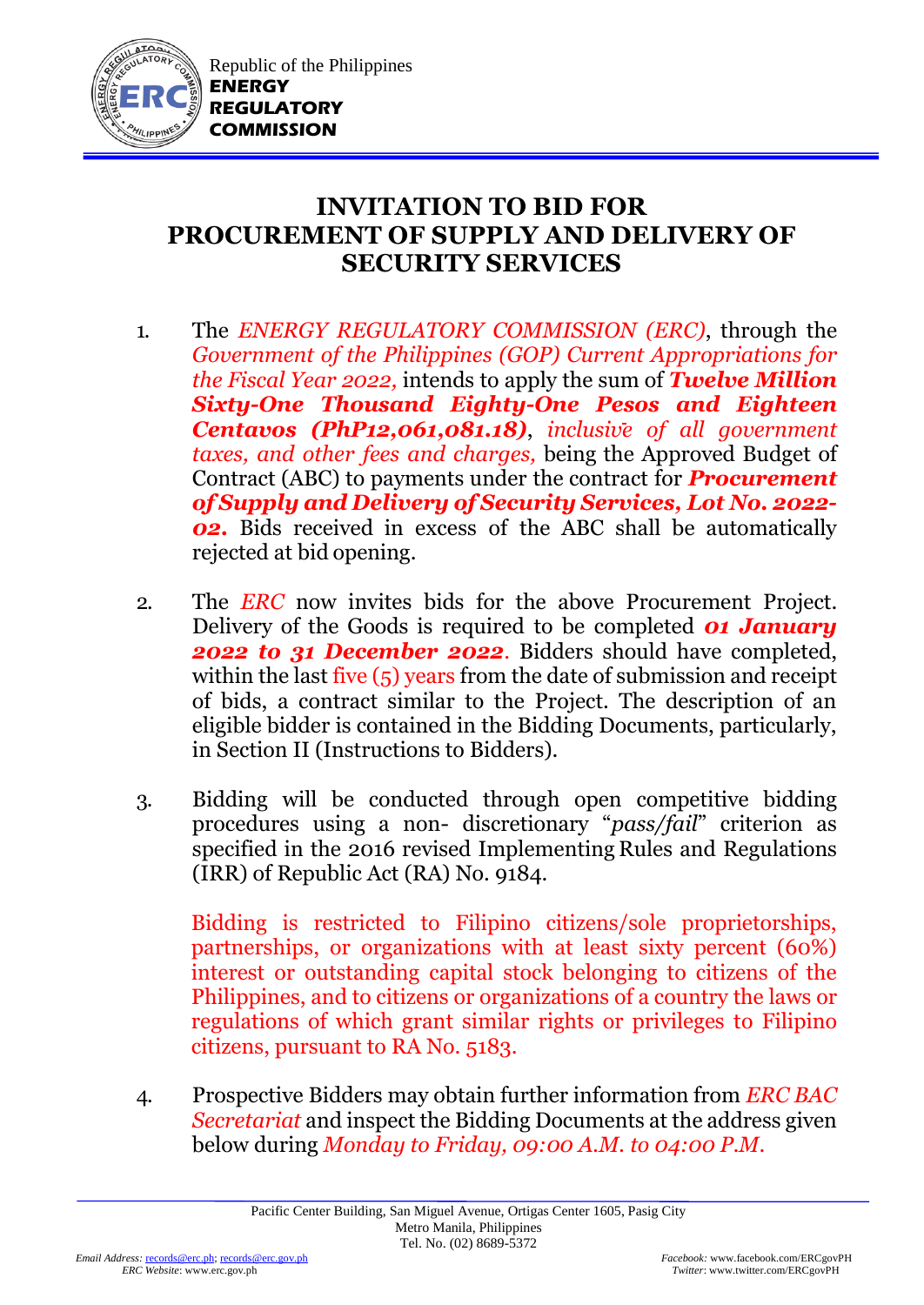- 5. A complete set of Bidding Documents may be acquired by interested Bidders on *04 February 2022* from the given address and website(s) below *and upon payment of the applicable fee for the Bidding Documents, pursuant to the latest Guidelines issued by the GPPB, in the amount of Twenty-Five Thousand Pesos (PhP25,000.00)*. The Procuring Entity shall allow the bidder to present its proof of payment for the fees *in person.*
- 6. The *ERC BAC* will hold a Pre-Bid Conference<sup>1</sup>, which shall be open to prospective bidders, on *14 February 2022, 01:00 P.M. through videoconferencing via MS Teams, which can be accessed through:*

[https://teams.microsoft.com/l/meetup](https://teams.microsoft.com/l/meetup-join/19%3Ameeting_NjgxZmFlMjAtNTY5MC00N2FiLWE5NjMtNWUxODAwODZjYzQ0%40thread.v2/0?context=%7B%22Tid%22%3A%2234a3c75d-10fe-482b-9220-04df09540e89%22%2C%22Oid%22%3A%225f074c63-51dc-4812-9356-3479a48fb753%22%7D)[join/19%3Ameeting\\_NjgxZmFlMjAtNTY5MC00N2FiLWE5NjMtNWUxODA](https://teams.microsoft.com/l/meetup-join/19%3Ameeting_NjgxZmFlMjAtNTY5MC00N2FiLWE5NjMtNWUxODAwODZjYzQ0%40thread.v2/0?context=%7B%22Tid%22%3A%2234a3c75d-10fe-482b-9220-04df09540e89%22%2C%22Oid%22%3A%225f074c63-51dc-4812-9356-3479a48fb753%22%7D) [wODZjYzQ0%40thread.v2/0?context=%7B%22Tid%22%3A%2234a3c75d-](https://teams.microsoft.com/l/meetup-join/19%3Ameeting_NjgxZmFlMjAtNTY5MC00N2FiLWE5NjMtNWUxODAwODZjYzQ0%40thread.v2/0?context=%7B%22Tid%22%3A%2234a3c75d-10fe-482b-9220-04df09540e89%22%2C%22Oid%22%3A%225f074c63-51dc-4812-9356-3479a48fb753%22%7D)[10fe-482b-9220-04df09540e89%22%2C%22Oid%22%3A%225f074c63-51dc-](https://teams.microsoft.com/l/meetup-join/19%3Ameeting_NjgxZmFlMjAtNTY5MC00N2FiLWE5NjMtNWUxODAwODZjYzQ0%40thread.v2/0?context=%7B%22Tid%22%3A%2234a3c75d-10fe-482b-9220-04df09540e89%22%2C%22Oid%22%3A%225f074c63-51dc-4812-9356-3479a48fb753%22%7D)[4812-9356-3479a48fb753%22%7D](https://teams.microsoft.com/l/meetup-join/19%3Ameeting_NjgxZmFlMjAtNTY5MC00N2FiLWE5NjMtNWUxODAwODZjYzQ0%40thread.v2/0?context=%7B%22Tid%22%3A%2234a3c75d-10fe-482b-9220-04df09540e89%22%2C%22Oid%22%3A%225f074c63-51dc-4812-9356-3479a48fb753%22%7D)

- 7. Bids must be duly received by the BAC Secretariat through manual submission at the office address indicated below on or before *28 February 2022, 01:00 P.M.* Late bids shall not be accepted. Bidders are requested to submit one (1) original and one (1) copy of their bids. Bidders are likewise requested to bring the originals of the documents submitted and present the same for comparison during the bid opening.
- 8. All Bids must be accompanied by a bid security in any of the acceptable forms and in the amount stated in **ITB** Clause 14.
- 9. Bid opening shall be on *28 February 2022, 01:00 P.M.* at the given address below. Bids will be opened in the presence of the bidders' representatives who choose to attend the activity.
- 10. The *ERC* reserves the right to reject any and all bids, declare a failure of bidding, or not award the contract at any time prior to contract award in accordance with Sections 35.6 and 41 of the 2016 revised IRR of RA No. 9184, without thereby incurring any liability to the affected bidder or bidders.

1

<sup>1</sup> May be deleted in case the ABC is less than One Million Pesos (PhP1,000,000) where the Procuring Entity may not hold a Pre-Bid Conference.